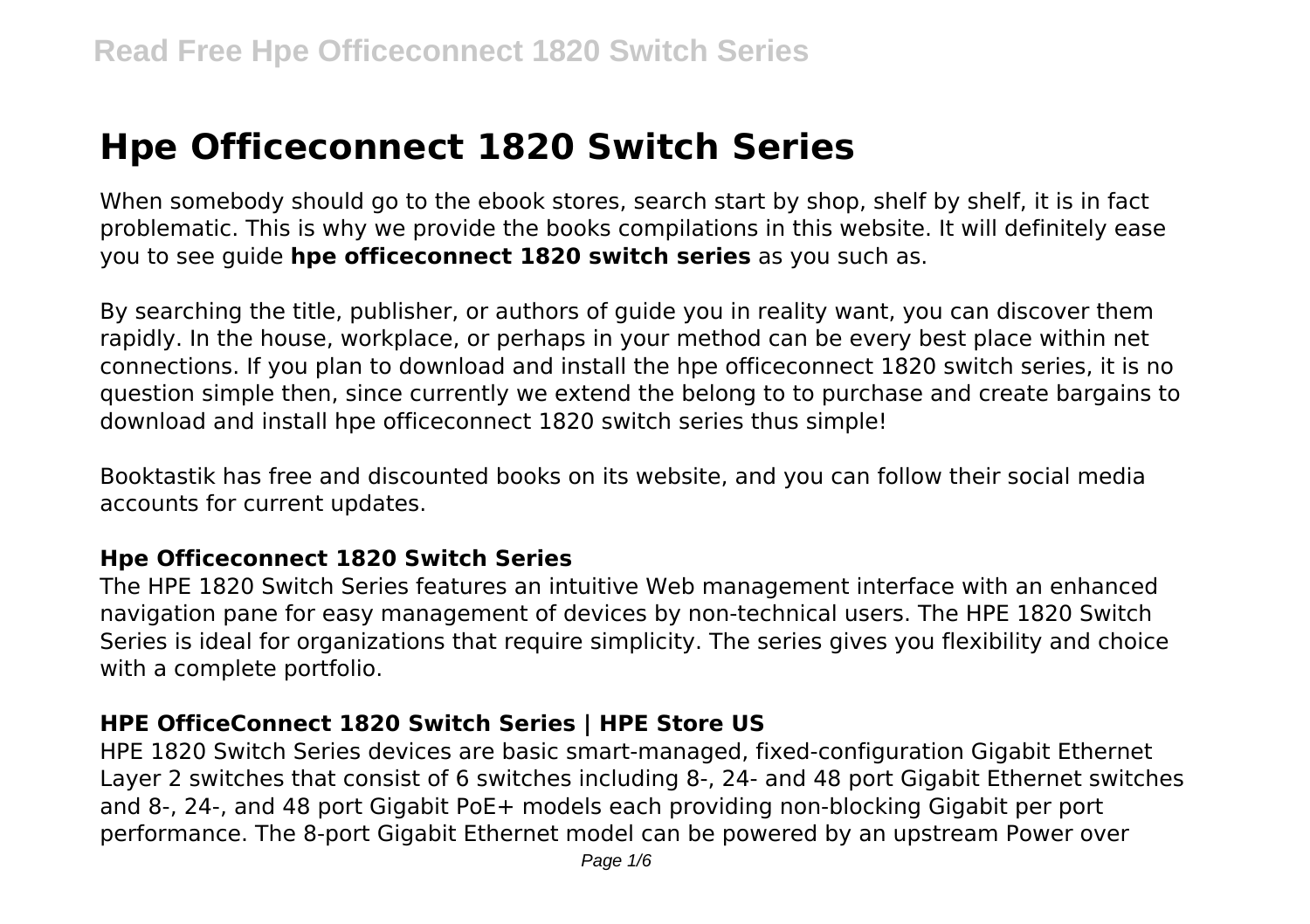Ethernet (PoE) switch for environments where no line power is available.

#### **HPE OfficeConnect 1820 Switch Series - Overview**

HPE 1820-8G Switch (J9979A) HPE 1820-8G-PoE+ (65W) Switch (J9982A) HPE 1820-24G Switch (J9980A) HPE 1820-24G-PoE+ (185W) Switch (J9983A) HPE 1820-48G Switch (J9981A) HPE 1820-48G-PoE+ (370W) Switch (J9984A) Standard and protocols. Link to product overview information. Link to the list of available documents

#### **HPE OfficeConnect 1820 Switch Series - Specifications**

The HPE 1820 Switch Series include the latest energy-savings capabilities, including Energy Efficient Ethernet (IEEE), idle-port power down and PoE Port Scheduler. The 8-port Gigabit Ethernet model can be powered by an upstream PoE switch for environments where no line power is available. All switches are covered by a Limited Lifetime Warranty.

# **HPE OfficeConnect 1820 8G PoE+ (65W) Switch | HPE Store US**

The HPE 1820 Switch Series features an intuitive Web management interface with an enhanced navigation pane for easy management of devices by non-technical users. The HPE 1820 Switch Series is ideal for organizations that require simplicity. The series gives you flexibility and choice with a complete portfolio.

# **HPE OfficeConnect 1820 Switch Series | HPE Store United ...**

HPE OfficeConnect 1820 Switch Series (QuickSpecs/c04518995.pdf) Version History: Version 6 - May 7, 2018 Version 5 - September 4, 2017 Version 4 - May 6, 2016 Version 3 - April 22, 2016 Version 2 - December 1, 2015 Version 1 - March 30, 2015.

# **HPE OfficeConnect 1820 Switch Series (QuickSpecs/c04518995 ...**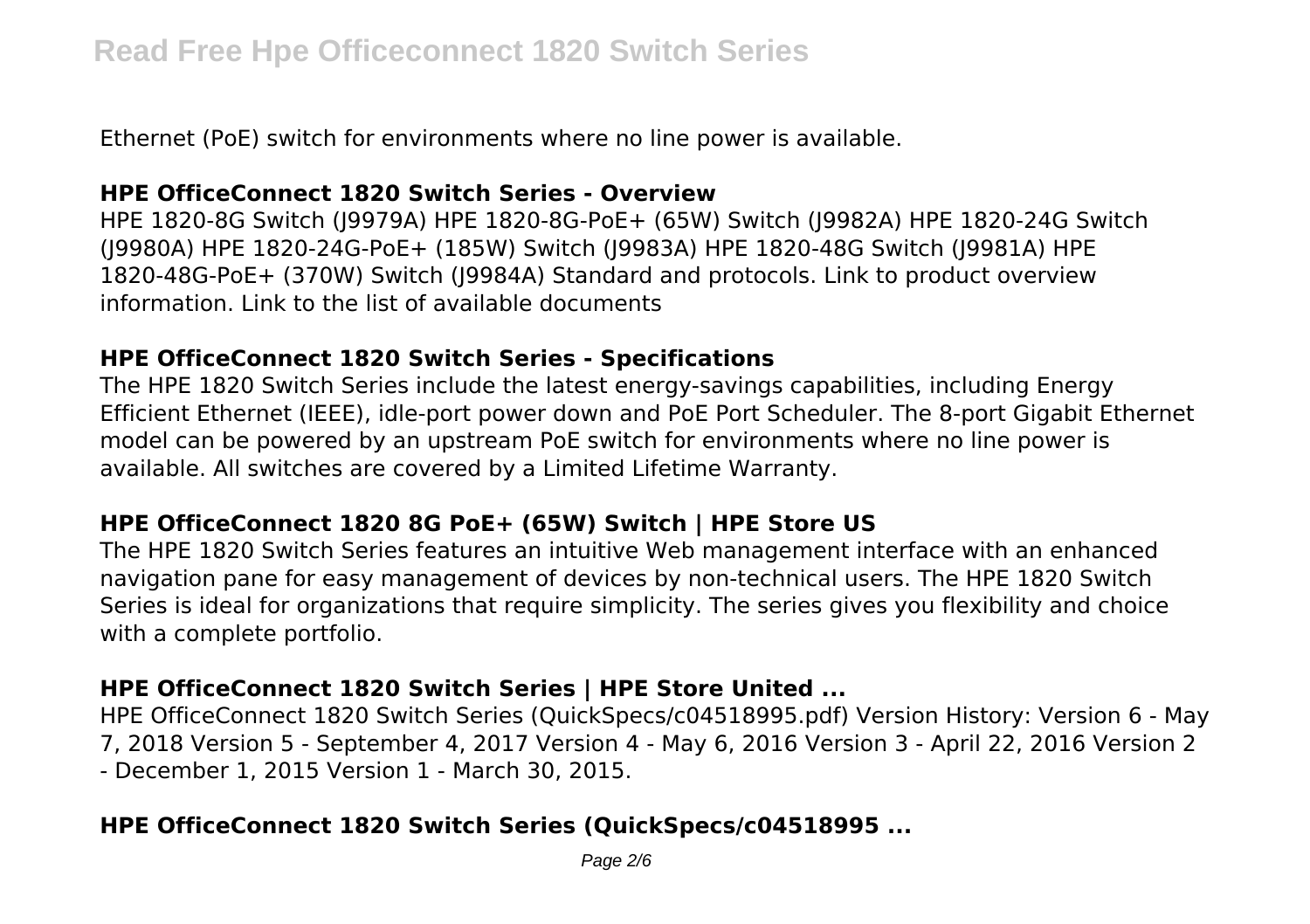The HPE 1820 Switch Series include the latest energy-savings capabilities, including Energy Efficient Ethernet (IEEE), idle-port power down and PoE Port Scheduler. The 8-port Gigabit Ethernet model can be powered by an upstream PoE switch for environments where no line power is available. All switches are covered by a Limited Lifetime Warranty.

# **HPE OfficeConnect 1820 Switch Series OID7687976 | HPE Malaysia**

HPE OfficeConnect 1820 Switch Series. Ideal for small businesses, these smart-managed GbE Layer 2 switches offer the latest energy-saving capabilities with simple administration. Learn more . KEY CAPABILITIES. Non-PoE and PoE+ models for deployment flexibility. ...

#### **Small Business Networking with HPE OfficeConnect**

HPE OfficeConnect 1810 Switch Series - Specifications. Physical specifications. System specifications. Performance. Environmental specifications. Electrical specifications. ... HPE 1810-48G Switch ; Feature. Specifications. 100Mb latency < 8.4 µs (64-byte packets) 1000Mb latency  $<$  3.2 µs (64-byte packets)

#### **HPE OfficeConnect 1810 Switch Series - support.hpe.com**

The series is part of the OfficeConnect portfolio of Hewlett Packard Enterprise small business networking products. These switches provide a great value, and includes features to satisfy even the most advanced small business networks. All models support rack mounting or desktop operation.

#### **HPE OfficeConnect 1920 Switch Series - Overview**

The HPE 1820 Switch Series are network switches that feature an intuitive interface for easy management of devices by non-technical users. - Models | HPE Australia ... HPE OfficeConnect 1820 8G Switch. Find a local partner. Differentiator Basic smart managed 8-port Gigabit switch. This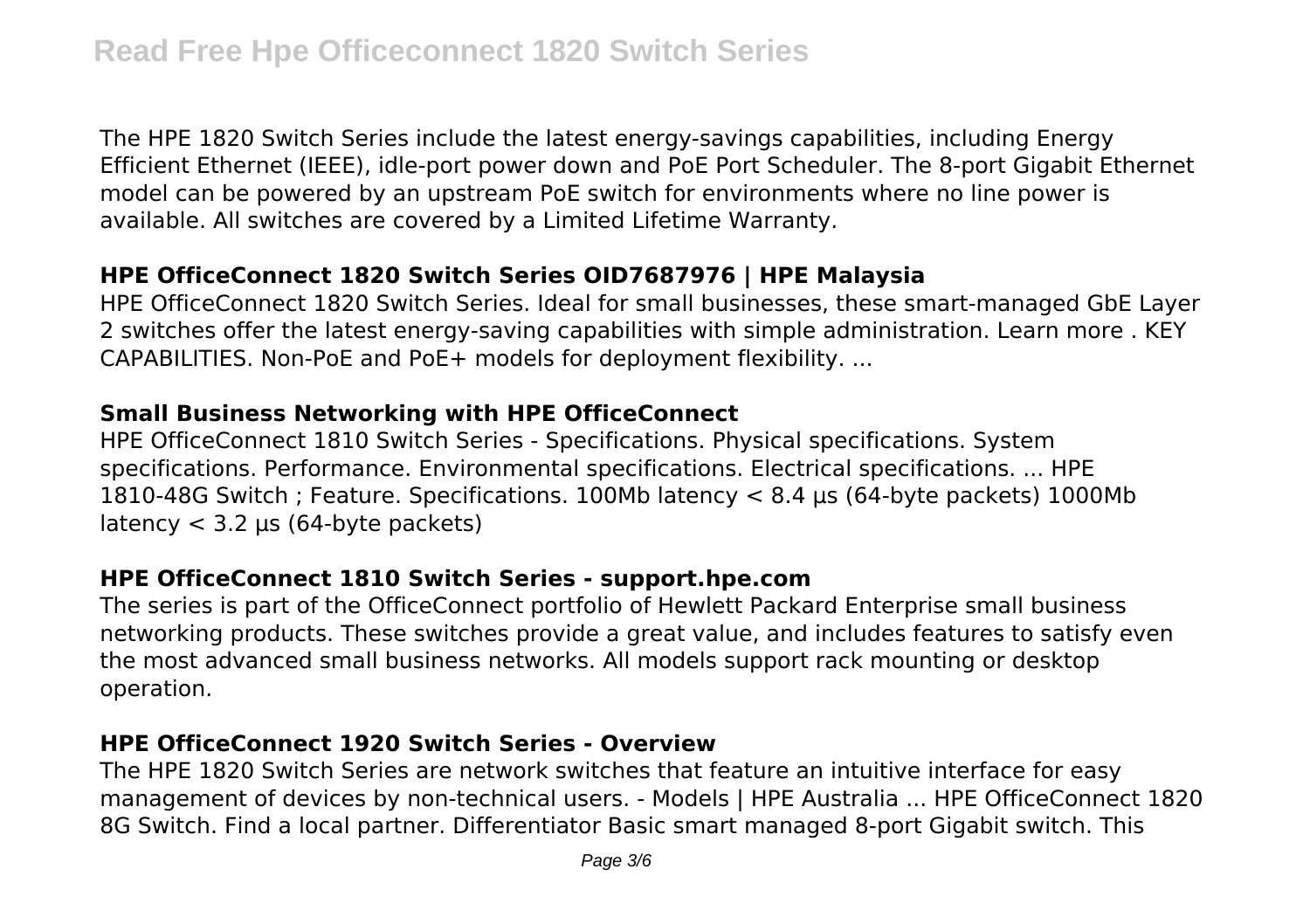model has 8x 10/100/1000 ports.

# **HPE OfficeConnect 1820 Switch Series - Models OID7687976 ...**

HPE OfficeConnect 1820 8G PoE+ switch Connect inline AC/DC power adapter to the switch and then to an AC power outlet. NOTE: The 1820 24- and 48-port switches do not have a power switch. They are powered on when the power cord is connected to the switch and to a power source.

# **HP OFFICECONNECT 1820 8G INSTALLATION AND GETTING STARTED ...**

The HPE OfficeConnect 1920S Switch Series, is designed for small businesses that require enhanced performance to support bandwidth-demanding applications. They are ideal for environments that require advanced features for granular control and where smart-managed flexibility is a must for easy network configuration and management.

#### **HPE OfficeConnect 1920S Switch Series | HPE Store US**

The HPE OfficeConnect 1420 Switch Series delivers cost effective gigabit Ethernet (1GbE) connectivity offering small businesses 10 times the performance of Fast Ethernet with unmanaged plug-and-play simplicity. The series includes nine models, all with gigabit performance and a choice of key features including PoE+ for powering IP devices, Fiber and 10G uplinks for connectivity to <a href ...

# **HPE OfficeConnect 1420 Switch Series | HPE Store US**

HPE OfficeConnect 1820 Switch Series Page 2 devices are basic, smart -managed, fixed configuration Gigabit Ethernet Layer 2 switches designed for small businesses looking for key features in an easy -to-administer solution. The series is part of the OfficeConnect portfolio of Hewlett Packard Enterprise small busi ness networking products.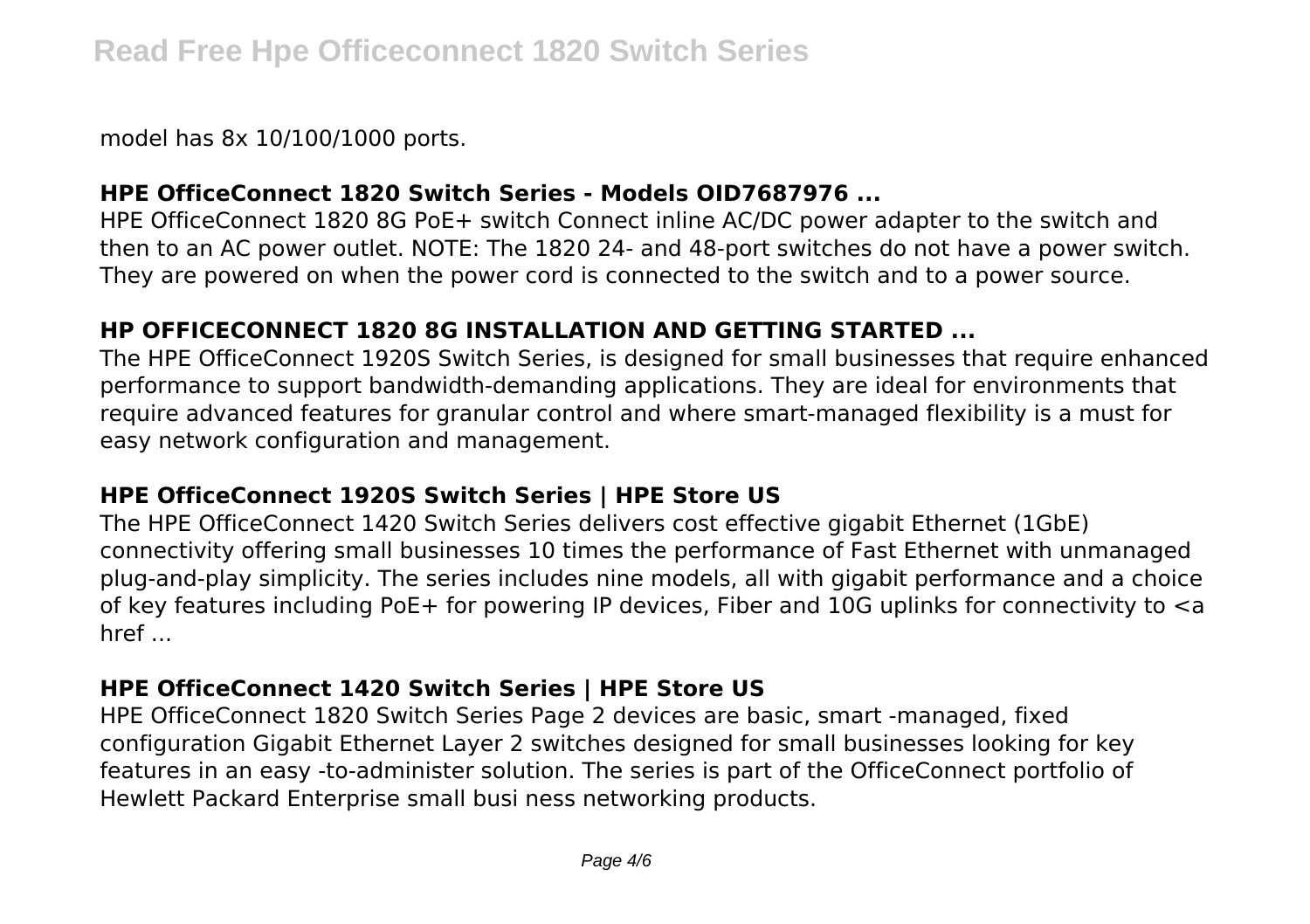# **QuickSpecs HPE OfficeConnect 1820 Switch Series Overview ...**

Product Bulletin, research Hewlett Packard Enterprise servers, storage, networking, enterprise solutions and software. Learn more at the Official Hewlett Packard Enterprise Website - HPE OfficeConnect 1920 Switch Series - QuickSpecs - c04394247.pdf

#### **HPE OfficeConnect 1920 Switch Series (QuickSpecs/c04394247 ...**

HPE OfficeConnect 1820 Switch Series - Produkt Dokumentation. Ladevorgang läuft, bitte warten. Kurzeinführungen - Spezifikationen. Sprache. Datum der letzten Änderung. Zum Anzeigen von PDF-Dateien muss der Adobe Acrobat Reader auf Ihrem Computer installiert sein.

#### **HPE OfficeConnect 1820 Switch Series - Produkt Dokumentation**

Hewlett Packard Enterprise Support Center HPE Support Center. Search. 2 Notifications. Help. Sign in. English. Matches. Legal Disclaimer: Products sold prior to the November 1, 2015 separation of Hewlett-Packard Company into Hewlett Packard Enterprise Company and HP Inc. may have older product names and model numbers that differ from current ...

#### **Document Display | HPE Support Center**

HPE OfficeConnect 1820 Switch Series devices are basic, smart-managed, fixed-configuration Gigabit Ethernet Layer 2 switches designed for small businesses looking for key features in an easyto-administer solution. The series is part of the OfficeConnect portfolio of Hewlett Packard Enterprise small business networking products.

Copyright code: d41d8cd98f00b204e9800998ecf8427e.